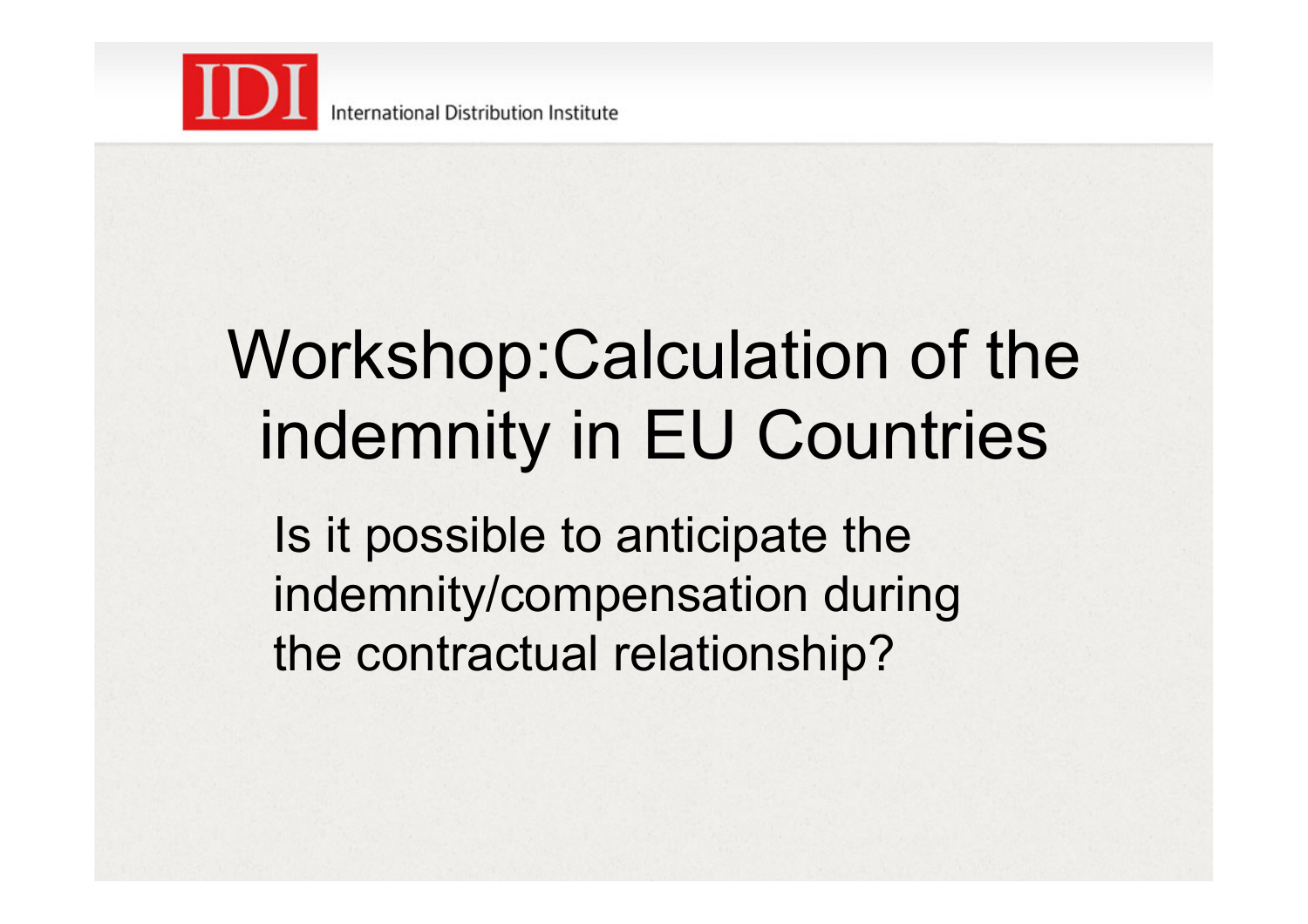

Ingrid Meeussen, LVP law firm, Brussels Ingrid.meeussen@lvplaw.be + 32 (0)23730910

Carl A. Christiansen, Raeder, Oslo cac@raeder.no + 47 23272700

Olga Sztejnert- Roszak, SWKS, Warsaw Sztejnert-roszak@swks.com.pl + 48 224863099

> Jaap van Till, Loyal, Amsterdam Jaap.vantill@loyal.nl + 31 203473733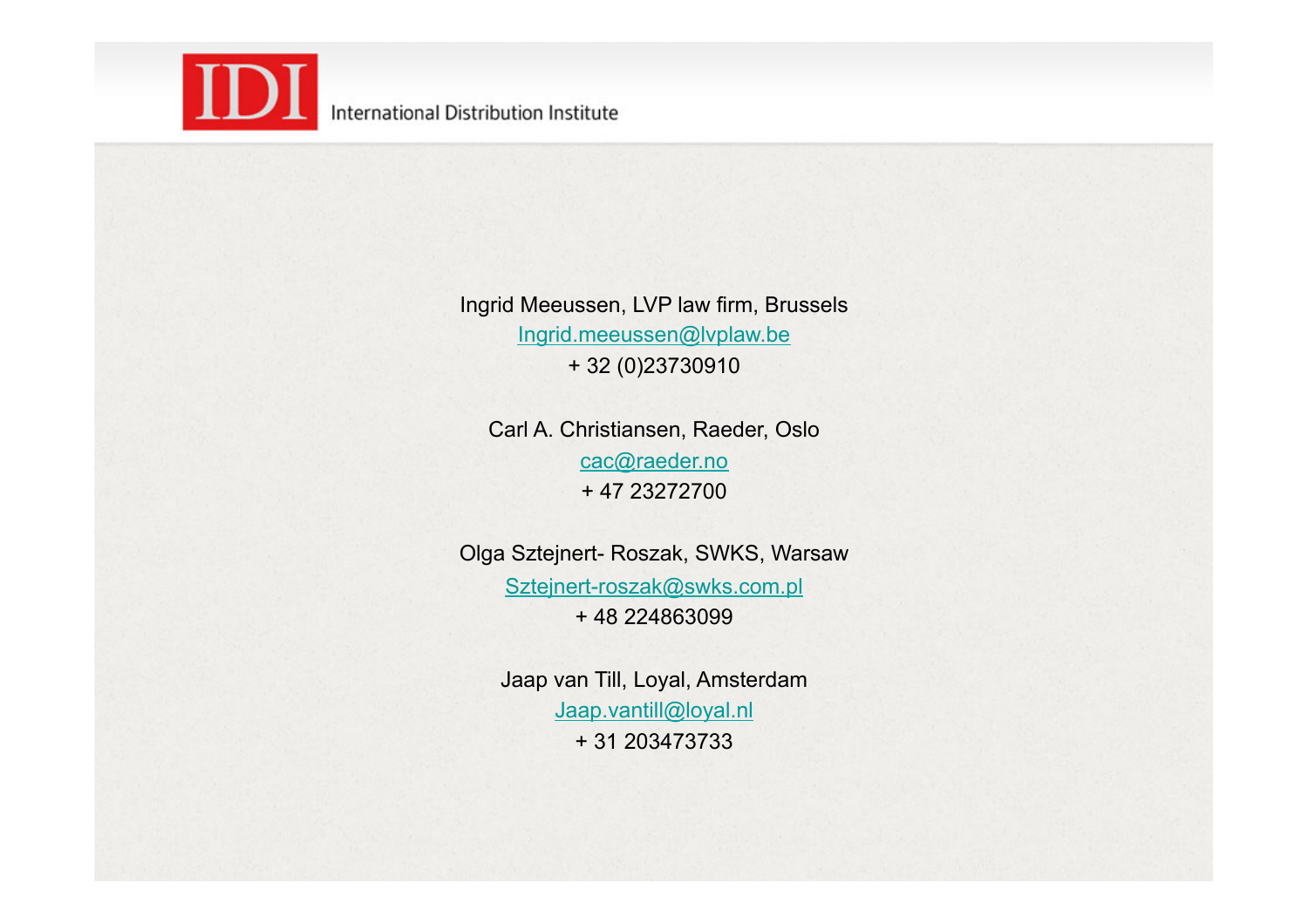

International Distribution Institute

### Article 17 Council Directive 86/654/EEC

Requires Member States to ensure that the commercial agent is, after termination of the agency contract, indemnified or compensated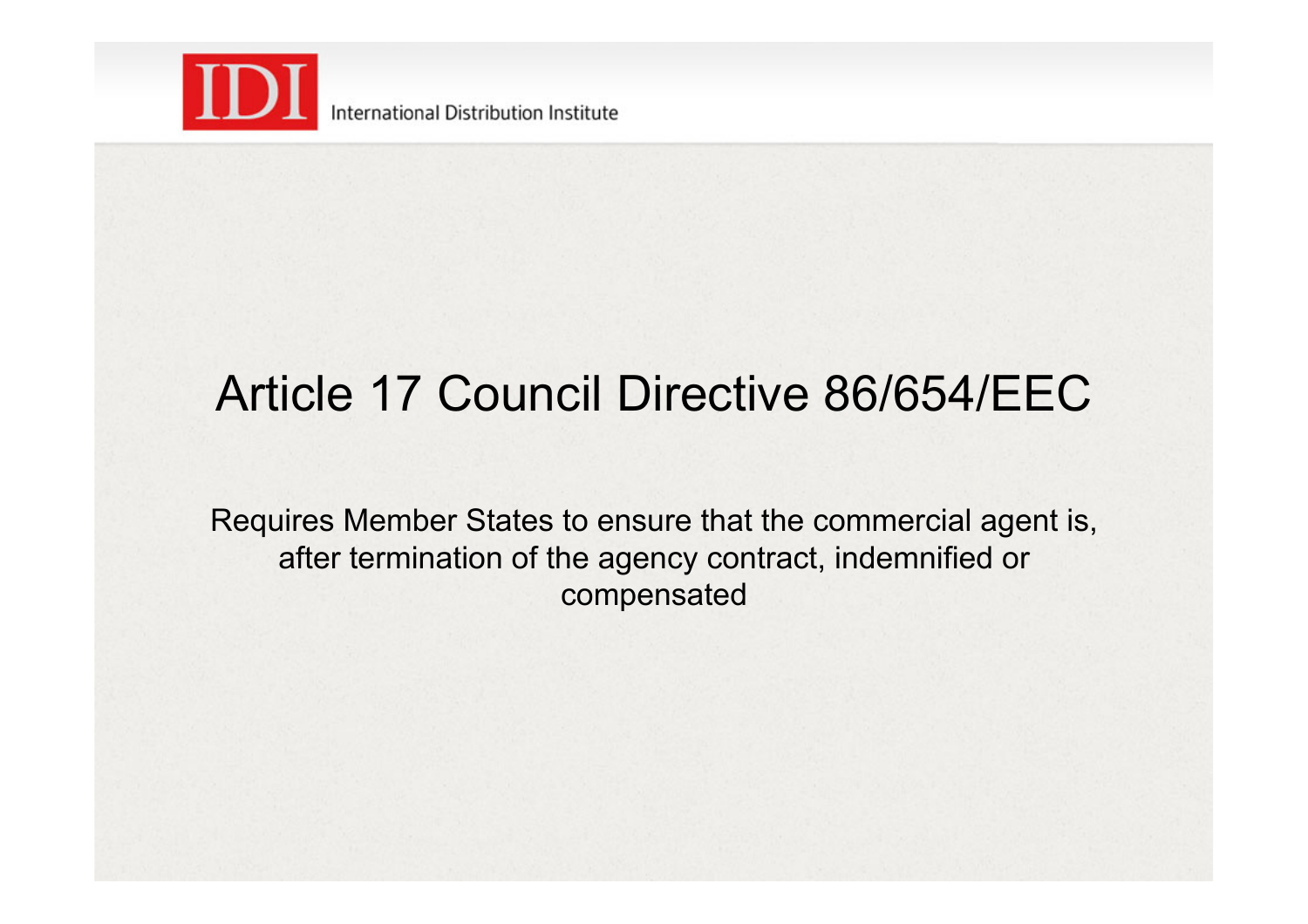

International Distribution Institute

#### Article 19 Council Directive 86/654/EEC

Parties are not entitled to derogate from article 17 to the detriment of the commercial agent before the expiry of the contract.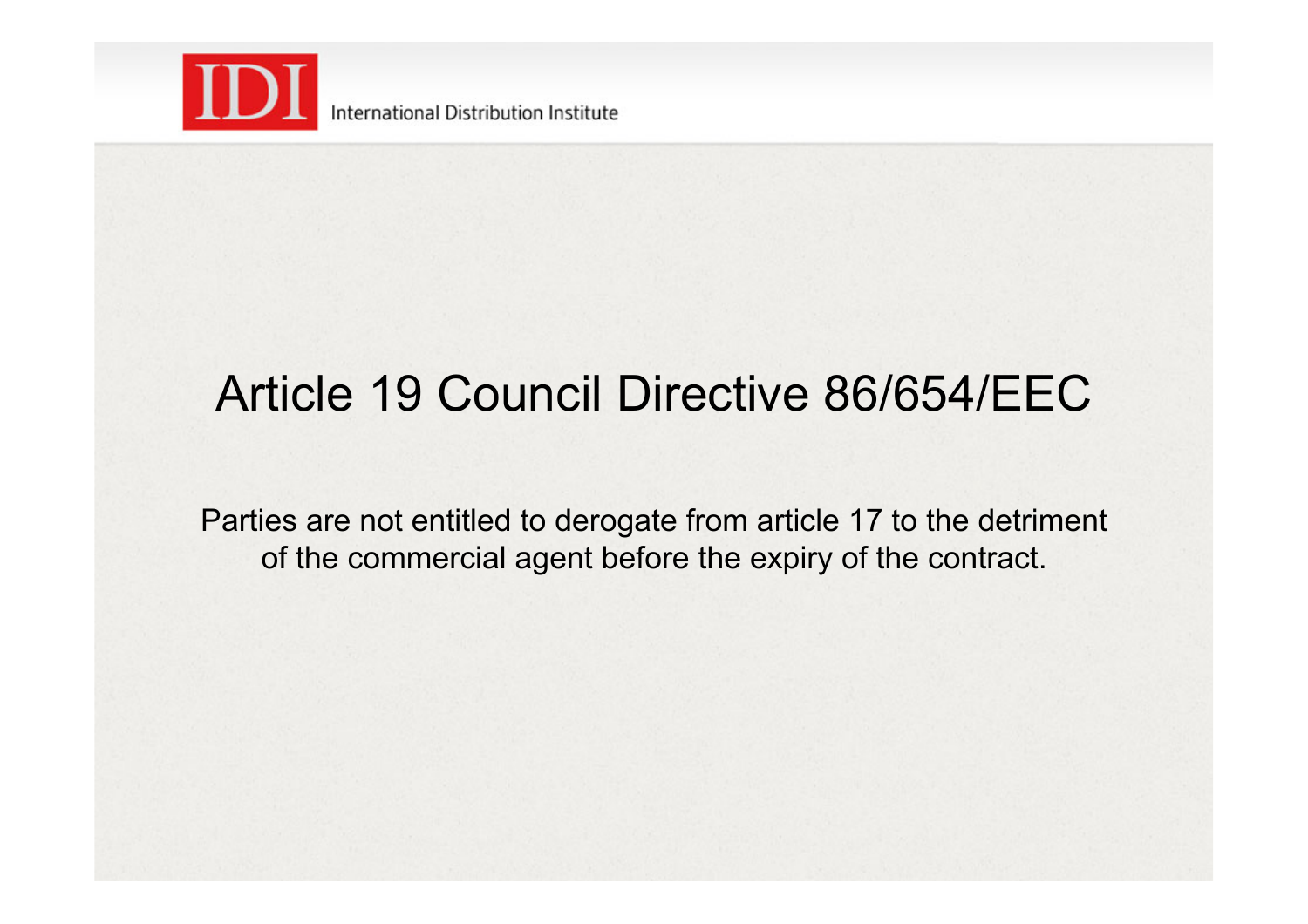

# ECJ Judgement 26 March 2009 (*Turgay Semen / Deutsche Tamoil)*

Objective of the Directive is to protect the commercial agent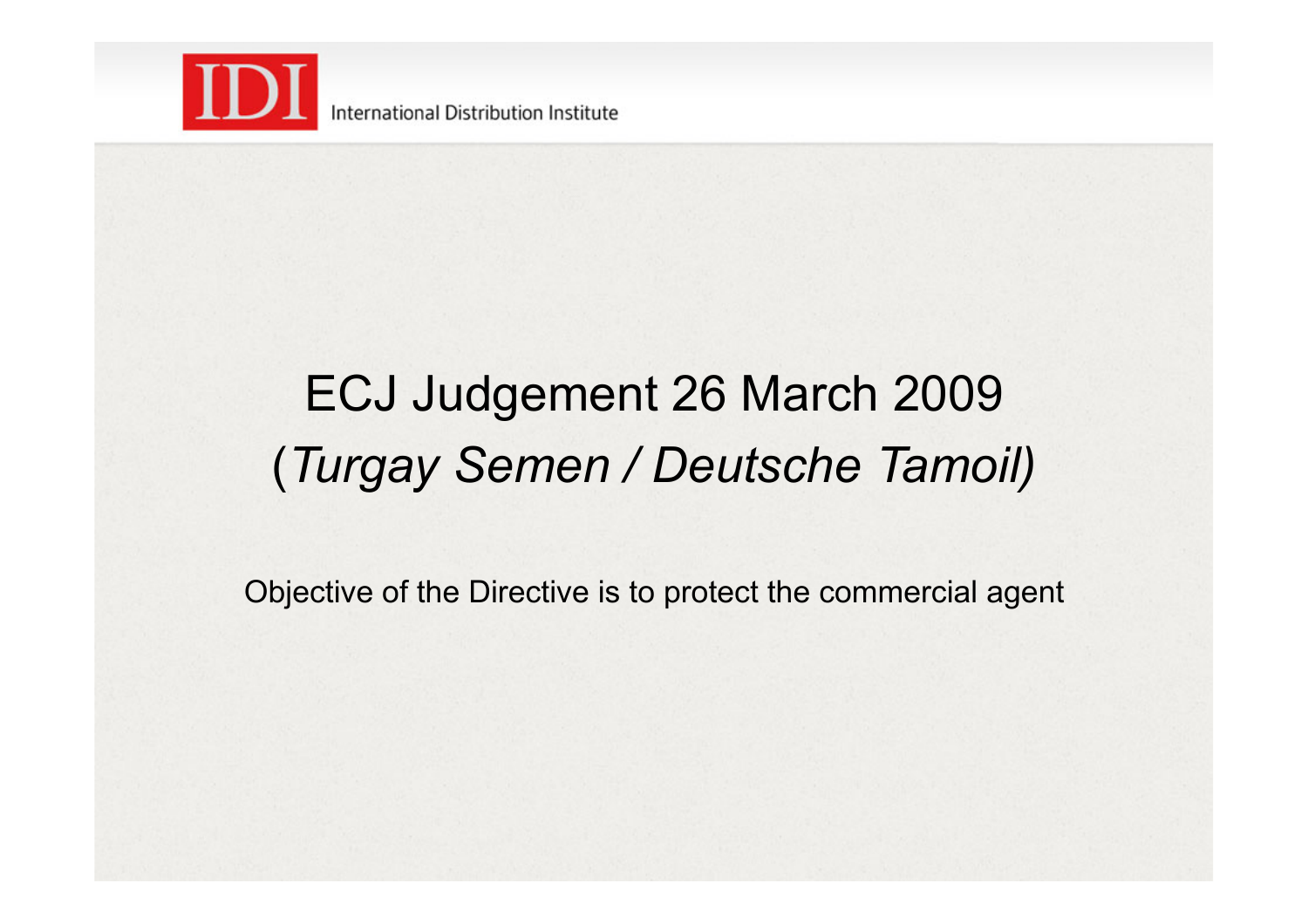

# Example 1

Agency contract provides that the agent is entitled to 10% commission of which 8% is qualified as regular commission and 2% as pre-payment of the indemnity/compensation due after termination.

The clause also provides that a further indemnity/compensation is excluded.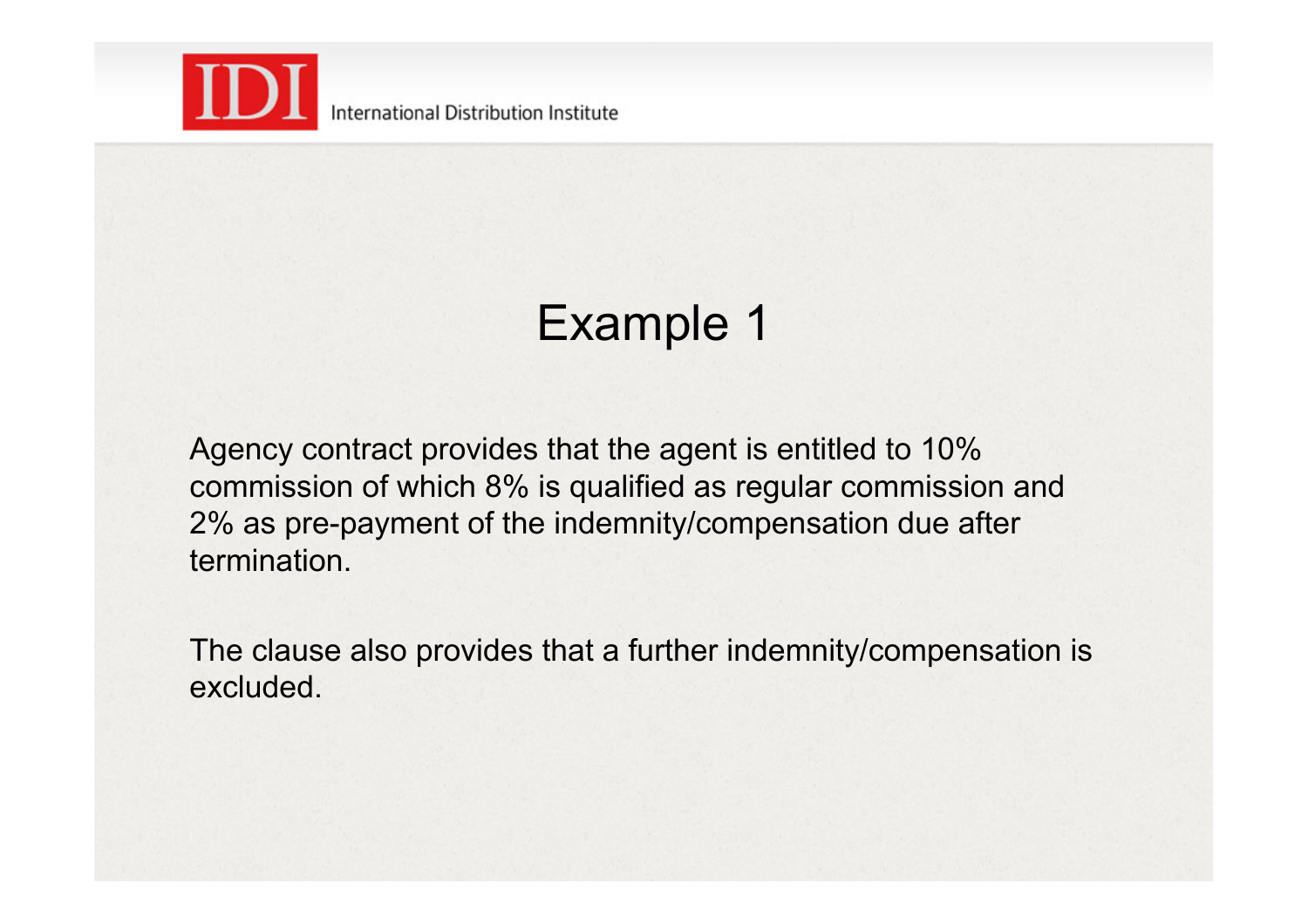

#### Valid or not?

In the affirmative, what if the total amount of the 2% paid over the years exceeds the maximum indemnity/ compensation due?

What if the total amount of the 2% paid over the years is below the maximum indemnity/ compensation due?

If invalid, what if the total of the 2% paid over the years exceeds/ is below the maximum indemnity/ compensation due?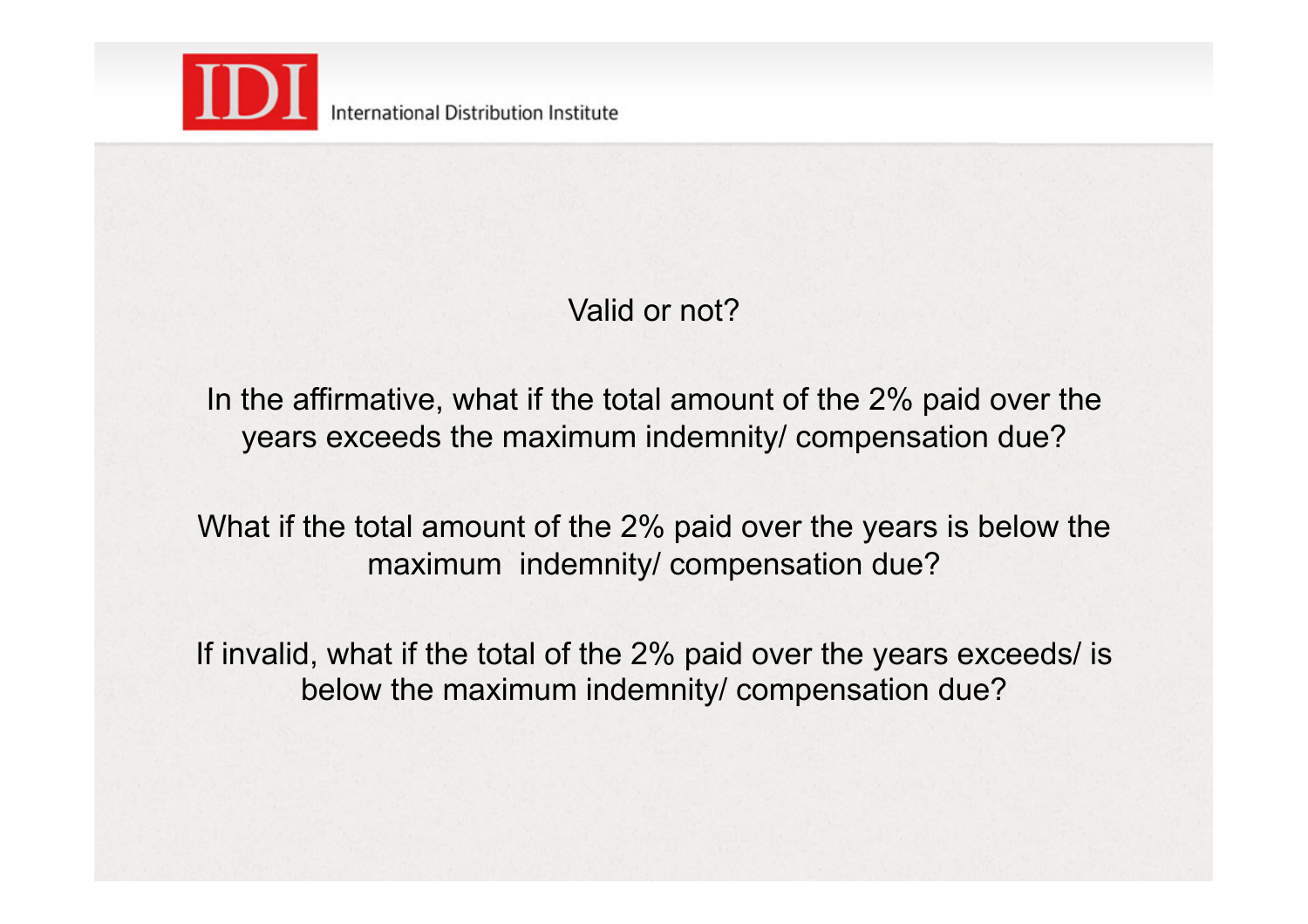

# Example 2

Agent purchases the agency contract from the principal for an amount equal to the maximum indemnity / compensation value at that moment. The purchase contract provides that the purchase price shall be set off against the possible indemnity/compensation due after termination of the agency contract.